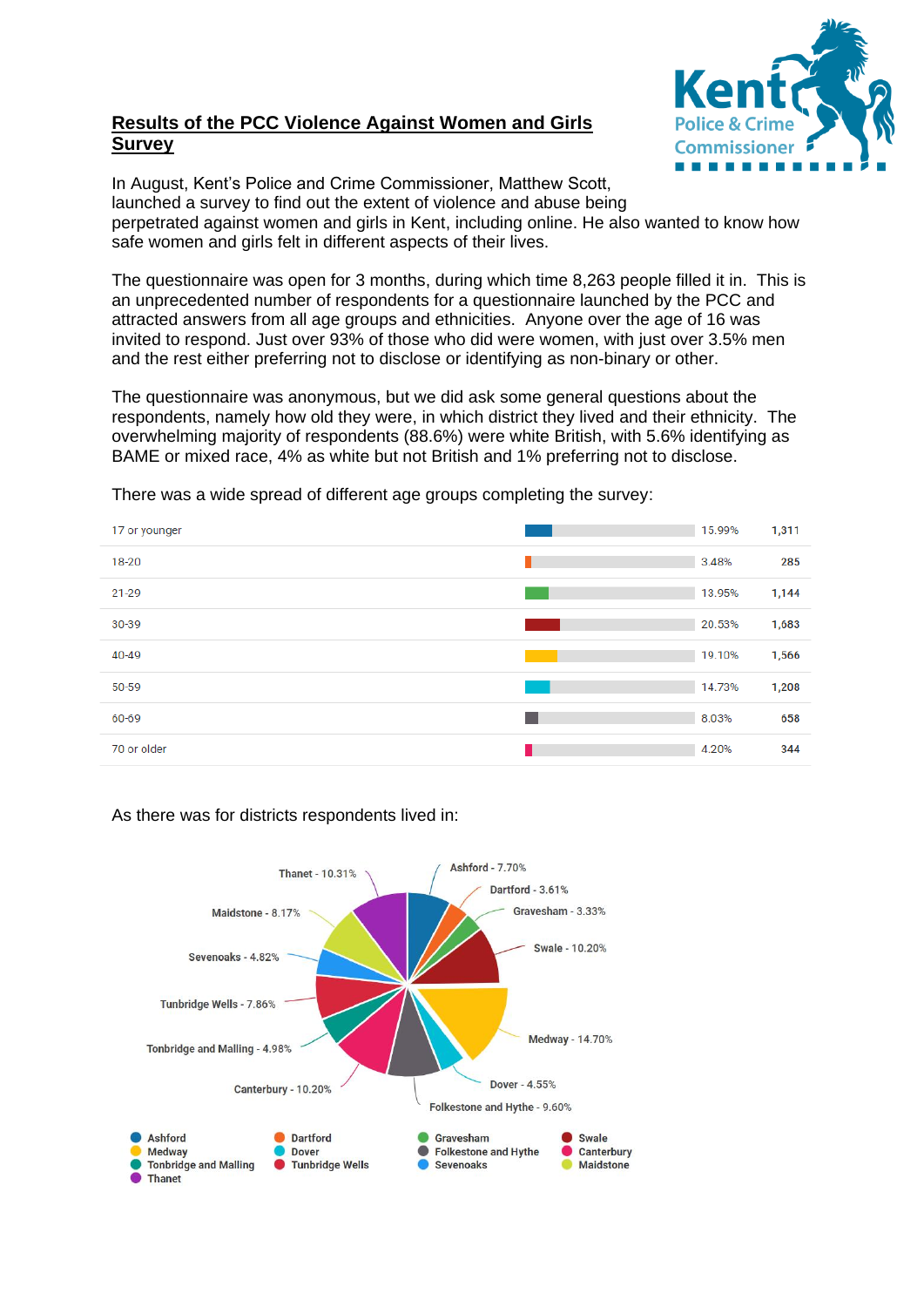## **We asked people how safe they felt at night and in the day.**

We divided this down into categories, for example in your local street, or in public spaces, eg: railway stations, bus stations or in open spaces like parks.

Perhaps unsurprisingly all women and girls feel safer during the day. However, the survey suggests the older you are, the safer you feel in most places – 'online' being an exception.

According to our data, on average the '18-20' cohort feel the least safe in 7 out of 12 places **at night**.

However, if you compare different age groups during **the day**, it is the '17 and under' cohort who feel least safe in 6 out of 12 places.

The '70 or older' category felt the safest in 8 out of 12 areas, both during the **day** and at **night.**

Below are tables showing feelings of safety at night and in the day. The lowest score in each area is highlighted in red and the highest score in green to give a clearer visual of the trends seen:

| How safe do you feel at night (1 being very  |                    |      |       |                  |       |       |       |             |
|----------------------------------------------|--------------------|------|-------|------------------|-------|-------|-------|-------------|
| unsafe to 10 being very safe)                | 17 and under 18-20 |      | 21-29 | 30-39            | 40-49 | 50-59 | 60-69 | 70 or older |
| In the street you live                       | 6.41               | 5.96 | 6.36  | 6.70             | 6.88  | 7.00  | 7.05  | 7.32        |
| Your local town centre                       | 4.04               | 3.67 | 3.79  | 4.06             | 4.38  | 4.45  | 4.40  | 5.01        |
| On public transport                          | 4.01               | 4.14 | 4.43  | 4.46             | 4.65  | 4.66  | 5.05  | 5.50        |
| At your local railway station                | 3.67               | 3.72 | 3.98  | 3.99             | 4.19  | 4.27  | 4.67  | 5.11        |
| In Kent generally                            | 4.53               | 4.29 | 4.71  | 5.05             | 5.21  | 5.21  | 5.52  | 5.96        |
| At Taxi ranks                                | 3.70               | 3.57 | 4.01  | 4.27             | 4.61  | 4.50  | 4.87  | 5.53        |
| <b>At Bus stations</b>                       | 3.79               | 3.42 | 3.70  | 3.84             | 4.05  | 4.06  | 4.36  | 4.95        |
| In Parks and open spaces                     | 3.72               | 3.08 | 3.10  | 3.24             | 3.54  | 3.48  | 3.72  | 4.18        |
| In your own home                             | 8.84               | 8.45 | 8.26  | 8.31             | 8.45  | 8.37  | 8.44  | 8.39        |
| At your work place                           | 7.47               | 7.62 | 7.87  | 7.97             | 8.13  | 8.04  | 8.01  | 7.82        |
| At your place of education (School, college, |                    |      |       |                  |       |       |       |             |
| University)                                  | 7.47               | 7.20 |       | $7.28\text{N/A}$ | N/A   | N/A   | N/A   | N/A         |
| Online                                       | 7.12               | 7.12 | 7.24  | 7.49             | 7.42  | 7.23  | 7.14  | 6.75        |

| How safe do you feel in the day (1 being very |                    |      |                   |       |       |       |       |             |
|-----------------------------------------------|--------------------|------|-------------------|-------|-------|-------|-------|-------------|
| unsafe to 10 being very safe)                 | 17 and under 18-20 |      | 21-29             | 30-39 | 40-49 | 50 59 | 60-69 | 70 or older |
| In the street you live                        | 8.18               | 8.08 | 8.16              | 8.34  | 8.41  | 8.45  | 8.54  | 8.71        |
| Your local town centre                        | 6.70               | 6.69 | 6.68              | 6.80  | 7.05  | 7.19  | 7.25  | 7.69        |
| On public transport                           | 6.31               | 6.59 | 6.62              | 6.73  | 6.90  | 6.92  | 7.19  | 7.61        |
| At your local railway station                 | 6.02               | 6.42 | 6.54              | 6.66  | 6.75  | 6.77  | 7.16  | 7.40        |
| In Kent generally                             | 6.55               | 6.59 | 6.75              | 6.97  | 7.08  | 7.07  | 7.31  | 7.54        |
| At Taxi ranks                                 | 5.63               | 5.95 | 6.26              | 6.59  | 6.75  | 6.66  | 7.05  | 7.18        |
| <b>At Bus stations</b>                        | 6.17               | 6.25 | 6.26              | 6.47  | 6.61  | 6.54  | 6.86  | 7.12        |
| In Parks and open spaces                      | 6.64               | 6.33 | 6.31              | 6.55  | 6.59  | 6.40  | 6.58  | 6.71        |
| In your own home                              | 9.31               | 9.14 | 9.02              | 9.01  | 8.99  | 8.88  | 8.96  | 8.94        |
| At your work place                            | 8.22               | 8.33 | 8.61              | 8.69  | 8.73  | 8.63  | 8.56  | 8.40        |
| At your place of education (School, college,  |                    |      |                   |       |       |       |       |             |
| University)                                   | 8.25               | 8.26 | $8.24\text{ N/A}$ |       | N/A   | N/A   | N/A   | N/A         |
| Online                                        | 7.61               | 7.61 | 7.68              | 7.79  | 7.68  | 7.50  | 7.48  | 7.14        |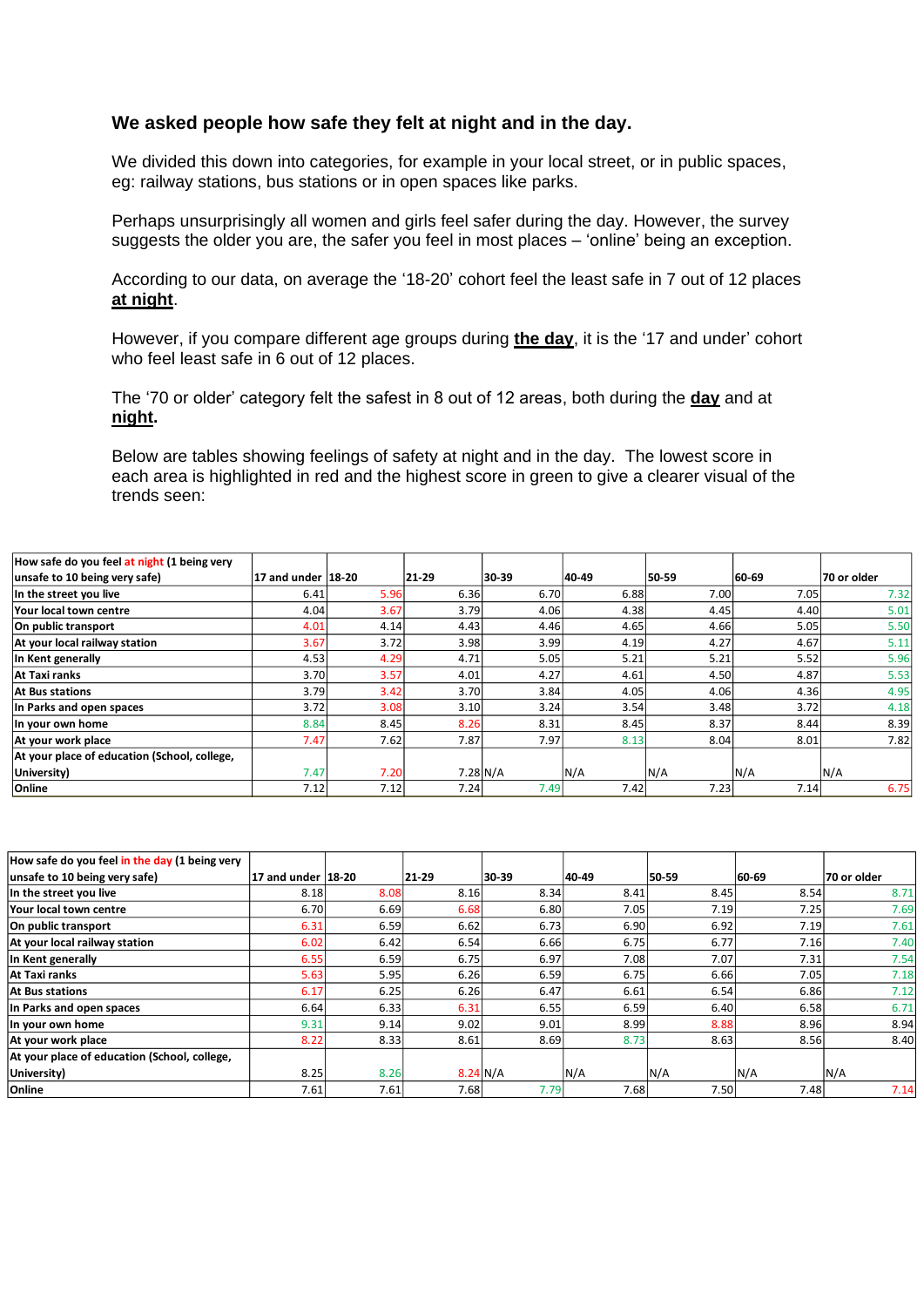The charts below show feelings of safety at night and during the day in four selected categories: 'in the street you live', 'in your local town centre', 'on public transport', and 'in open spaces and parks'.



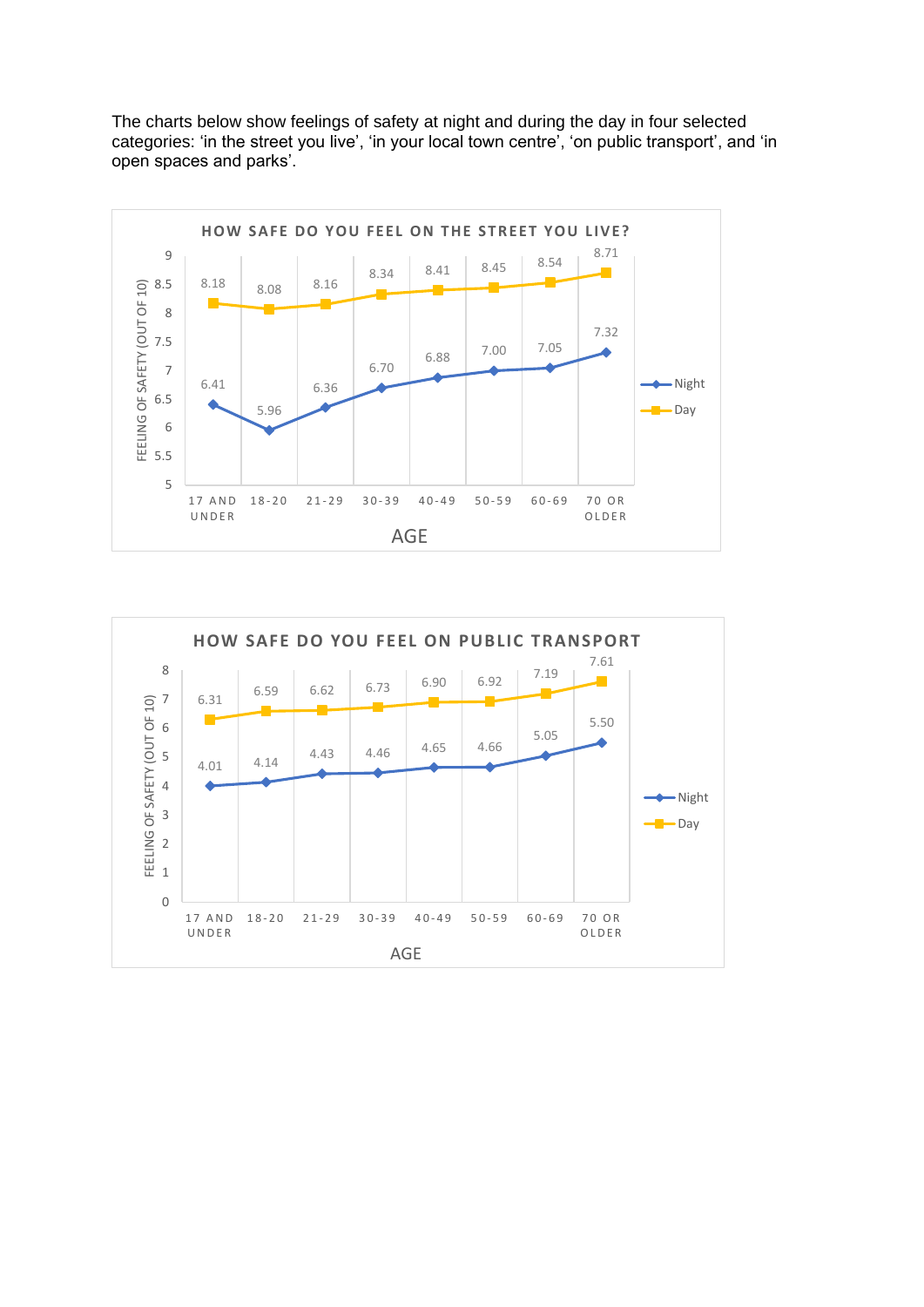



## **We asked people what made them feel safer.**

We asked whether people took precautions to increase their sense of security and the majority did. Many people employed several measures, but the vast majority either kept to well-lit areas or walked home with someone; many avoided areas or kept to busier streets. **Less than 3% of respondents** (239 out of 8,184) **took no action**.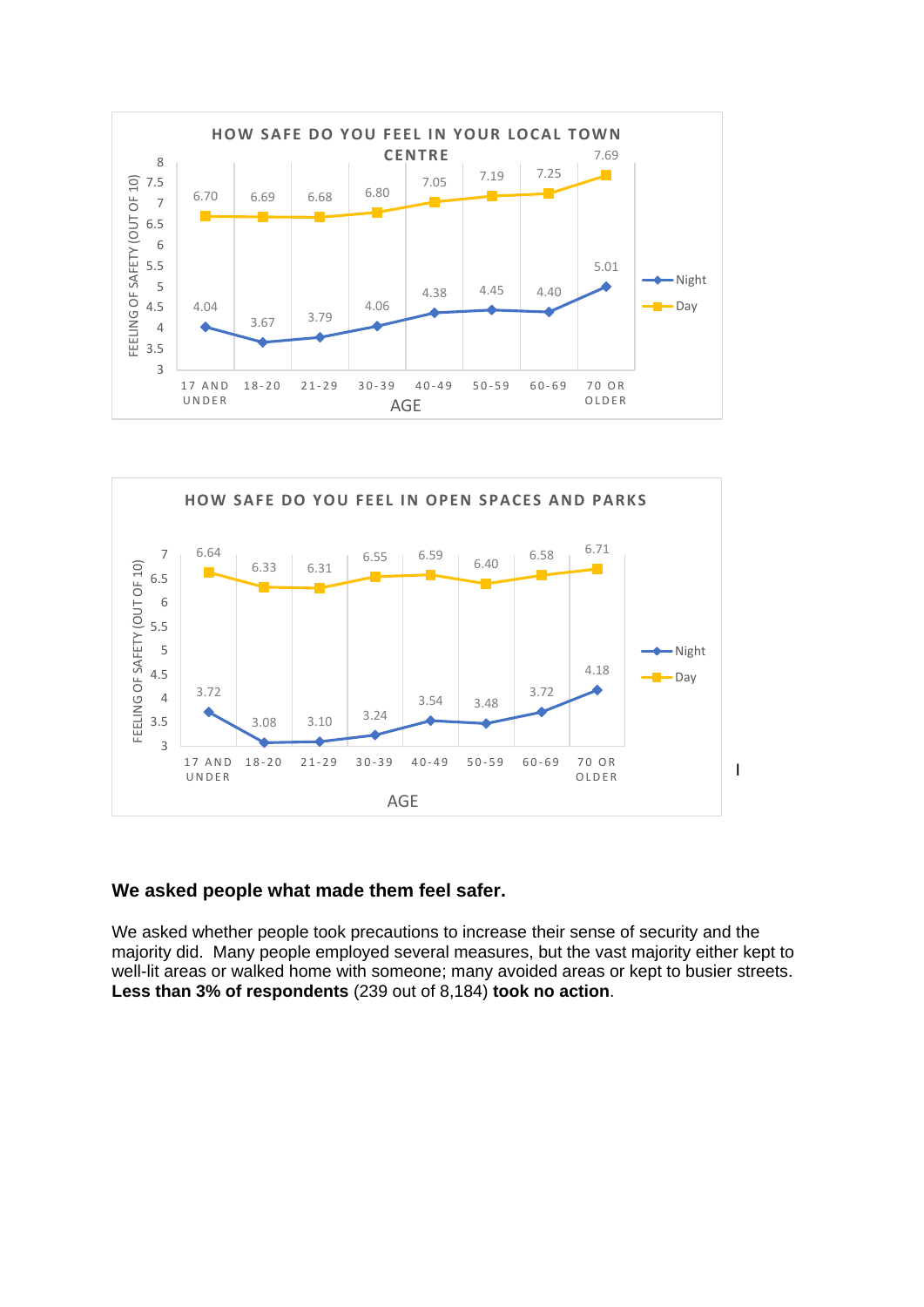

# **We asked if people had been a victim of crime in the last year.**

We accept that because of repeated lockdowns people have not been socialising as much as before, however we gave people crime types they could select from, for example: domestic violence, sexual assault, harassment, up-skirting, drink spiking, and online abuse.

The good news is that the majority of respondents had not been a victim of crime (69%), but that does not detract from the high number of people who said they had. Some have been a victim of several crimes. Younger women in particular reported they'd been a victim of harassment.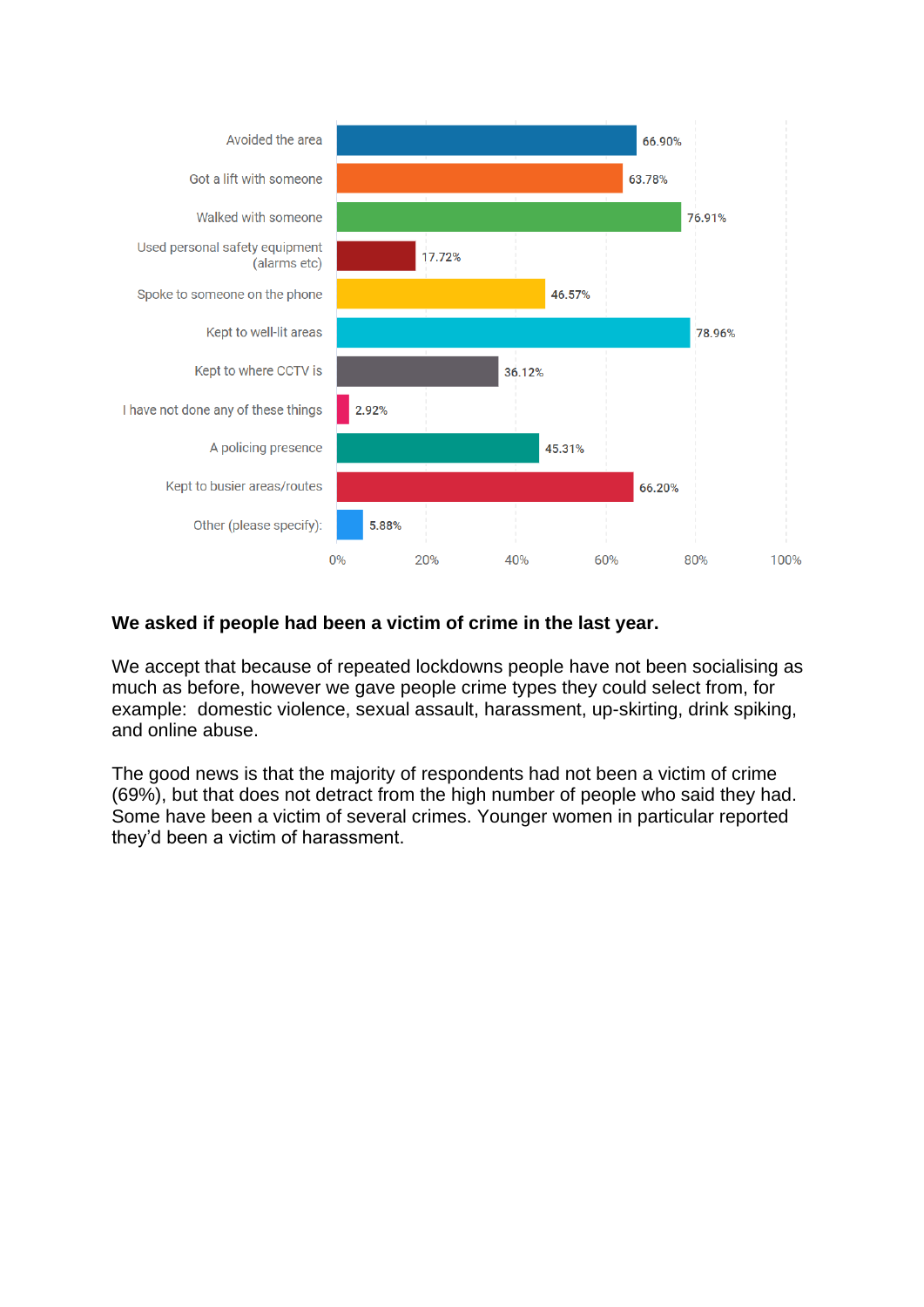

# **We asked those victims if they had reported crimes to any organisation.**

Only just under 37% had reported these crimes. When asked why the others did not, the narrative repeatedly suggested they didn't think they would be believed, or they didn't think it would be taken seriously, or they felt it would have been too hard to prove, or it would have been her word against another's.



Did you report the crime to any organisation?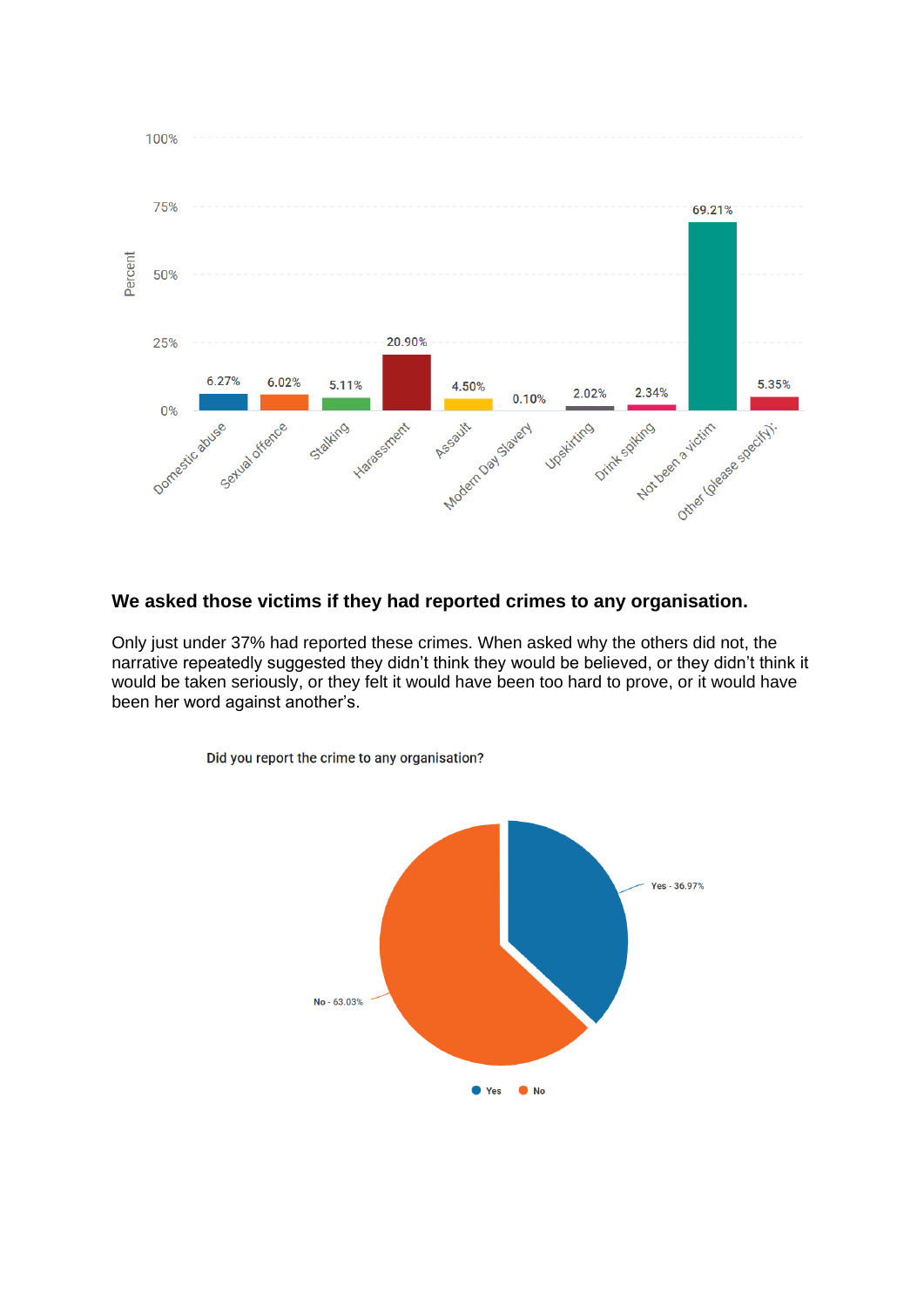## **We asked those who did report if they were satisfied with the results.**

We compared police response, the courts and crown prosecution service and services like Victim Support. Most respondents had not engaged with these processes, but of those who did, more were dissatisfied with the outcomes than satisfied.

| <b>Answer Choices</b>                 | Yes           | <b>No</b>     | <b>Not Applicable</b> | Response<br><b>Total</b> |
|---------------------------------------|---------------|---------------|-----------------------|--------------------------|
| <b>Kent Police</b>                    | 19.36%<br>399 | 24.41%<br>503 | 56.23%<br>1,159       | 2,061                    |
| <b>Crown Prosecution Service</b>      | 4.13%<br>81   | 11.72%<br>230 | 84.15%<br>1,651       | 1,962                    |
| <b>HM Courts and Tribunal Service</b> | 2.98%<br>58   | 10.79%<br>210 | 86.23%<br>1,678       | 1,946                    |
| Victim Support                        | 13.32%<br>263 | 13.47%<br>266 | 73.22%<br>1,446       | 1,975                    |
| Other service                         | 9.74%<br>182  | 10.38%<br>194 | 79.88%<br>1,493       | 1,869                    |

If you eliminate the N/A in each category, satisfaction rates were particularly low with the Crown Prosecution Service (74% unsatisfied) and HM Courts and Tribunal Service (78% unsatisfied). Just over 55% were unsatisfied with the Police and 50% with Victim Support.

## **We also asked people to tell us about their experiences and provide us with any feedback.**

We received overwhelming feedback in our narrative questions, and these have all been read by OPCC staff and will feed into Matthew Scott's wider inquiry. Here is a selection of some of the responses in this field.

*"I was grabbed by a man while walking down the road and he grabbed me in places he shouldn't. When I tried to report this no one helped."* **17 and under, Maidstone.**

*"I was touched inappropriately in a club without consent, when I reported to club staff they said to take it as a compliment. Was a horrible experience and happens far too often, police should make efforts to train event staff for this sort of occurrence."* **21-29, Tonbridge & Malling**

*"From the age of 10 I have been constantly harassed on the streets, being shouted at, whistled at, followed."* **18-20, Tunbridge Wells**

*"I have been stalked, harassed, intimidated and groped, all done by white men, none of them faced consequences. The only time I tried to report stalking and feared for my life I was told that unless he 'does' something, police hands are tied. Should girls and women be stabbed and raped for their concern to be taken seriously?"* **30-39, Maidstone**

*"Police were positive to proceed for a charge, but 7 years of stalking & threats and CPS said no."* **21-29, Folkestone & Hythe**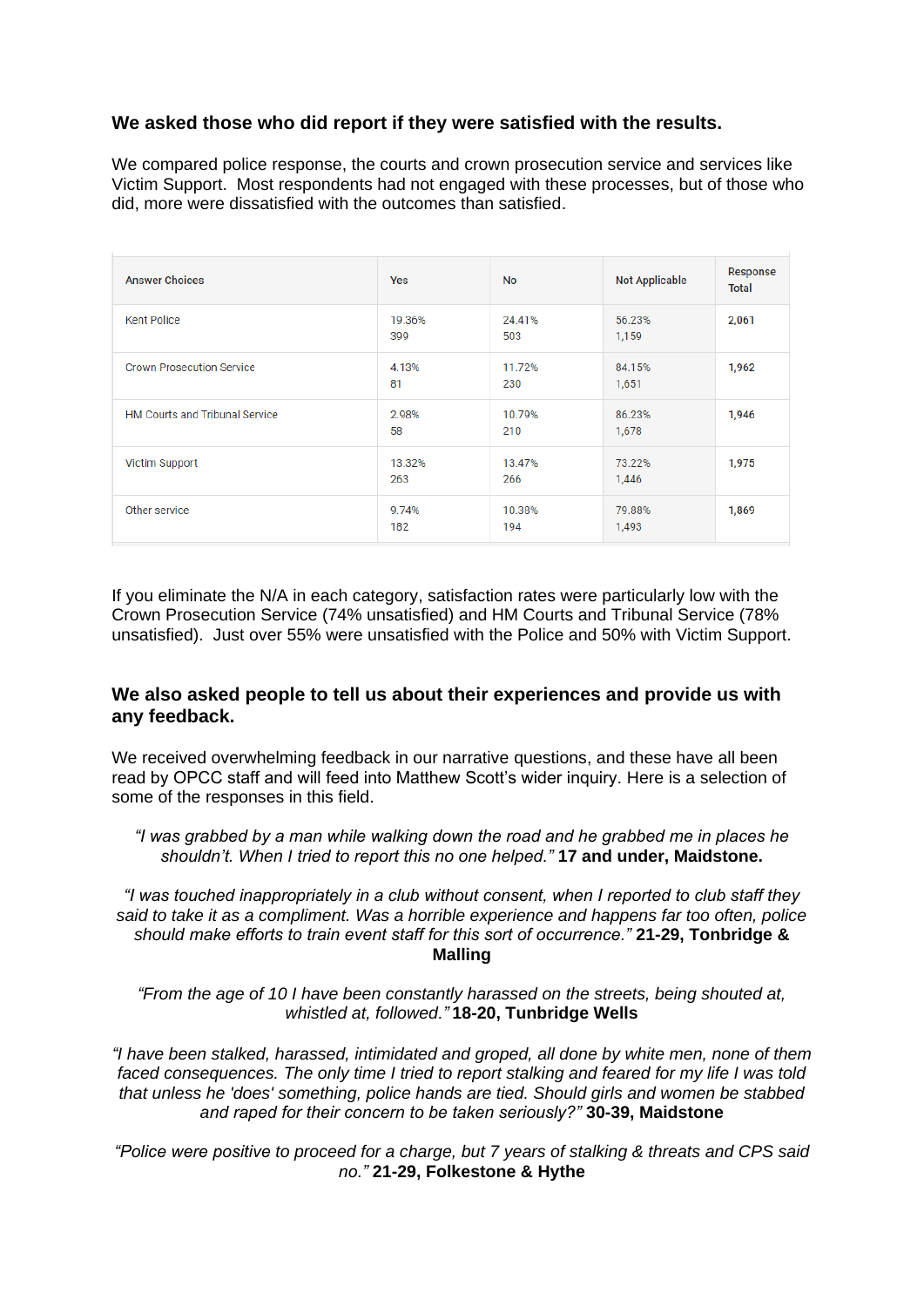*"I am a survivor of historic rape. Even though I knew who raped me and I could give a detailed account of what happened, the CPS didn't take it to court because there was a lack of evidence. How is the percentage of rape cases going to court ever going to increase if the CPS don't give these kind of cases a chance for the jury to decide whether the perpetrator was guilty? I was 12 years old when I was raped - justice has not been served."* **50-59, Canterbury**

*"CPS need to be tougher on crimes."* **21-29, Thanet**

**We asked about our partner agencies, like local authorities, charities, and support groups. We wondered how these partners could improve services for women and girls in Kent.**

Again, we had a great deal of feedback on this matter. Here is a selection of comments which emerged:

*"My partner lives in Germany parts of the year and I go with him a lot. The streets there are all very well-lit and I feel this makes a tremendous difference and the streets have more going on, i.e. because people will go out in well-lit communities which in turn become safer communities."* **60-69, Thanet**

*"The courts I feel have not done enough to stick to their word. I have been in and out of court with my son over ten times and still not resolved due to the offender not turning up. They have not been dealt with appropriately and a year and a half later still not finished." 30-39,*  **Tonbridge & Malling**

*"…of all the stories shared with me, none of them have received justice through the system as the onus is on them to enter another traumatising environment, have a spotlight shone on their already fragile sense of self and lay themselves open for more attacks, on the basis of lack of clear cut evidence for crimes that are murky, multifaceted and don't stand up to a black and white approach. The system is not set up for victims of such crimes; so few people receive justice due to a lack of evidence."* **40-49, Tunbridge Wells**

*"Many eateries have the 'Ask Angela' scheme, something similar to this should be encouraged on public transport, not only between travellers and workers but commuter to commuter. We can all make one another feel more safe if we know what to look out for."* **21- 29, Sevenoaks** 

**We asked which public spaces should be improved to make women and girls feel safer.**

*The main themes that came up here were police presence, better lighting and CCTV in many areas across Kent.* 

*Some examples were: Brenchley Gardens, Chatham High street, surrounding residential areas in many towns once people left the high street on nights out, Dane John Gardens, Albany Park, Cliftonville, Pencester Gardens, Ashford town centre, more staff at railway stations with open waiting rooms, Bus stations, Jubilee Square, Trinity Park, Whatman Park, Mote Park, Westgate Towers, Dartford Heath, alley ways and car parks."*